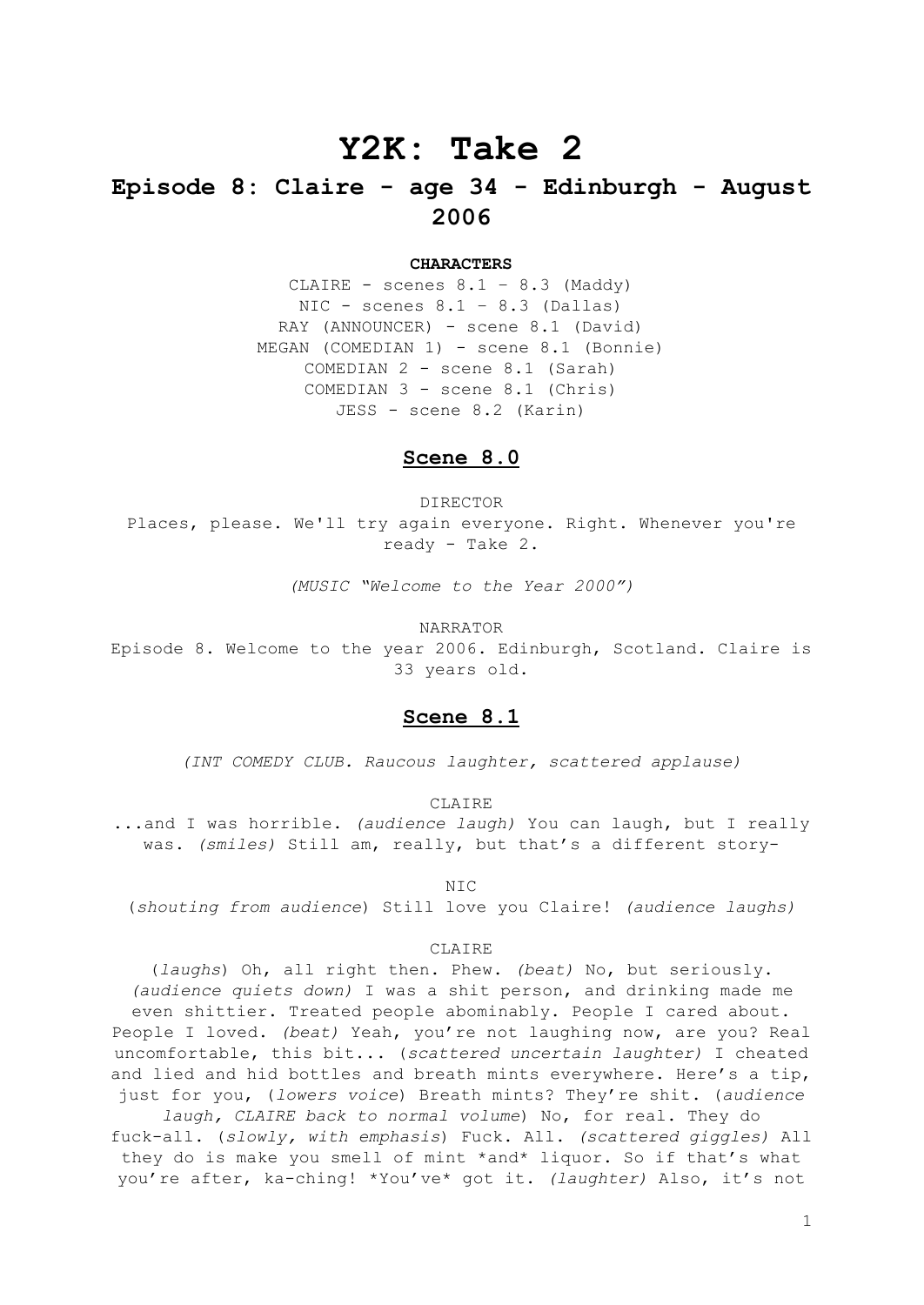like folks can't tell when you're sloshed, you know? Like, yeah I'm smelling minty-fresh while (*emphasis*) walking into tables and slurring every word so \*no-one\* can tell (*puts finger to mouth*) Shhh! (*pretend-drunk voice*) It's our little secret, yeah? Nah. Doesn't work like that. My girlfriend kicked me- *(audience member whistles)* Ah yes, didn't mention that, did I? (*exaggerated Southern US accent*) Big ole queer up here. *(scattered cheers)* Yeah. Thank you, thank you. Very proud and all that. *(minor cheers)* Anyhoo, my girlfriend kicked me out after a while. Don't blame her. I mean, would \*you\* want to be with someone who is constantly drunk or hungover? Or, in my case, drunk \*and\* hungover? *(scattered laughter)* Though they do say I was \*way\* funnier back then, sorry about that everyone! *(laughter, gets signal from RAY to wrap it up)* Anyway, I stopped drinking, started improv, found my way to stand up, and here I am. *(some cheers)* Ah, and that's my time up, thank you very much, you've been fantastic! *(applause)*

RAY

Thank you so much – the brilliant Claire Reid, everyone! *(applause, CLAIRE takes a few steps to go off stage)* No, no, stay on for a bit, Claire.

## CLAIRE

*(stops, takes a step back, stressed)* All right.

#### RAY

Yeah, that's right. That was a bit of a confession, wasn't it? Love some honest comedy, me. Kind that makes you laugh and \*squirm\*. *(laughter)* Yeah. You know what I mean, don't you? *(Audience member cheers, scattered laughs)* You want to come up here and tell us about it? *(scattered laughs)* No? Haven't got the guts, have you? *(garbled shouted reply, RAY laughs)* That's right. Neither do I. *(scattered laughs, to CLAIRE)* So, Claire, how was that for you?

CLAIRE

*(beat)* Terrifying. *(scattered applause)*

RAY

Aye, I can imagine. Is this your usual set, or where you trying out something new today?

#### CLAIRE

Um. First time trying this out.

RAY

OK. *(to audience)* Well, we got an exclusive today, folks! Just for the Fringe. *(scattered cheers, to CLAIRE)* So how do you feel about the material now, is it staying or going?

> CLAIRE Um. Not sure. Staying?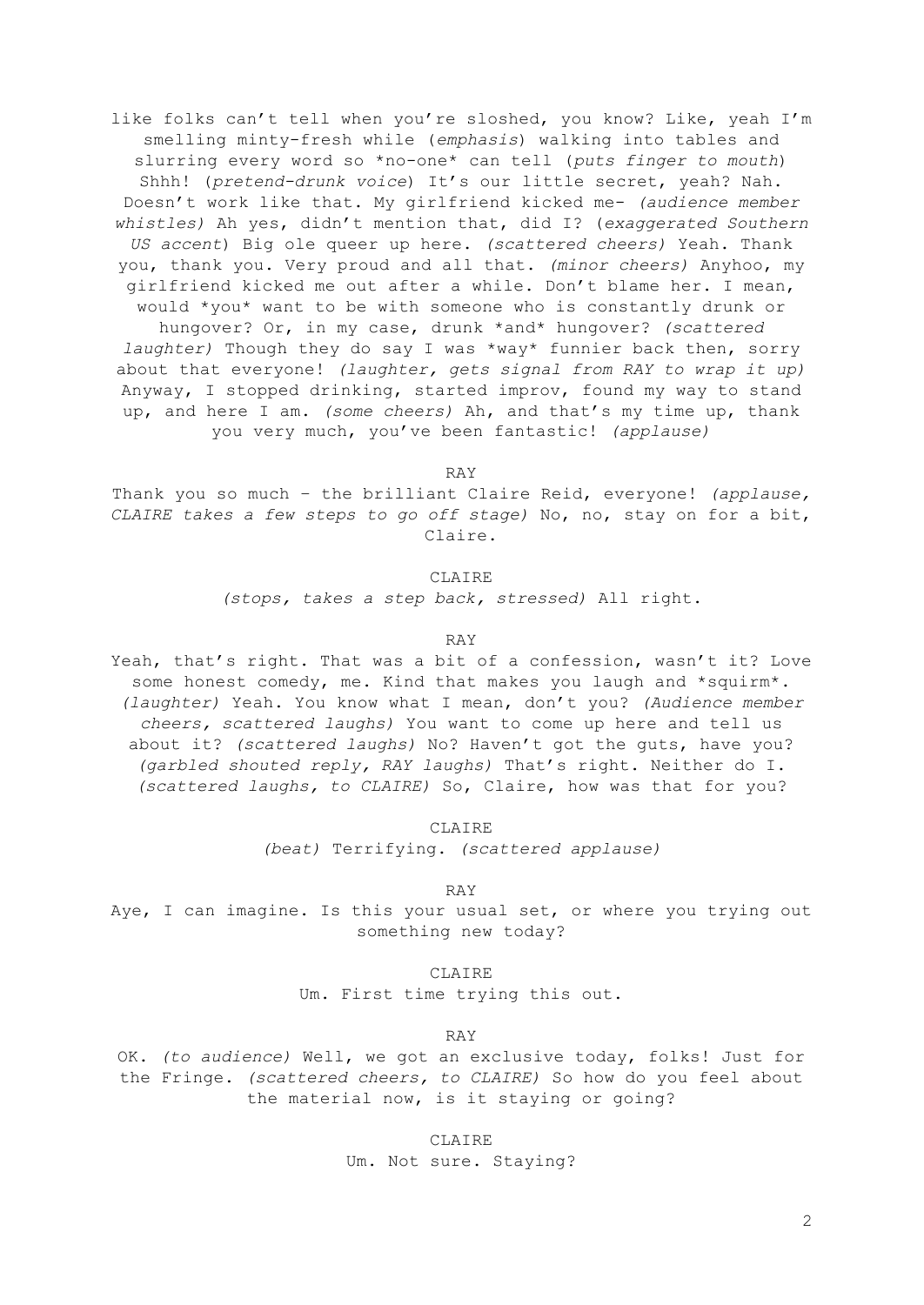RAY *(approving)* That's right, you keep 'em squirming. Well, I for one can't wait for more.

> CLAIRE *(uncomfortable with the praise)* Thanks.

RAY There you have it. You heard it here first. Again – Claire Reid everyone!

*(applause, CLAIRE walks off stage, we follow her, RAY becomes a little distant)*

> MEGAN *(to CLAIRE, nervous)* That was amazing!

> > CLAIRE

*(stops)* Thanks.

RAY

*(distant)* Hold onto your hats, people, we have one more set before the break.

> MEGAN *(still nervous)* How's the crowd?

CLAIRE They're good. Seem to be in the zone, you know.

> MEGAN Good. *(beat)* I'm so nervous.

CLAIRE You'll be great. *(beat)* Break a leg.

> MEGAN Thanks.

> > RAY

*(slightly distant, continues)* Next up in the Fresh Faces of Comedy is someone who is making their Fringe debut today – all the way from the US of A – the fabulous, the hilarious, the one and only Megan *[MEE-gan]* Roberts! *(applause)*

MEGAN

*(steps onto stage, slightly distant, Scottish accent)* Thanks so much. Hello, Edinburgh... *(scattered laughs, switches to US accent)* No, who am I kidding, right? Just a 'murican' up here... *(to RAY, jokingly)* You ruined my opening joke, Ray!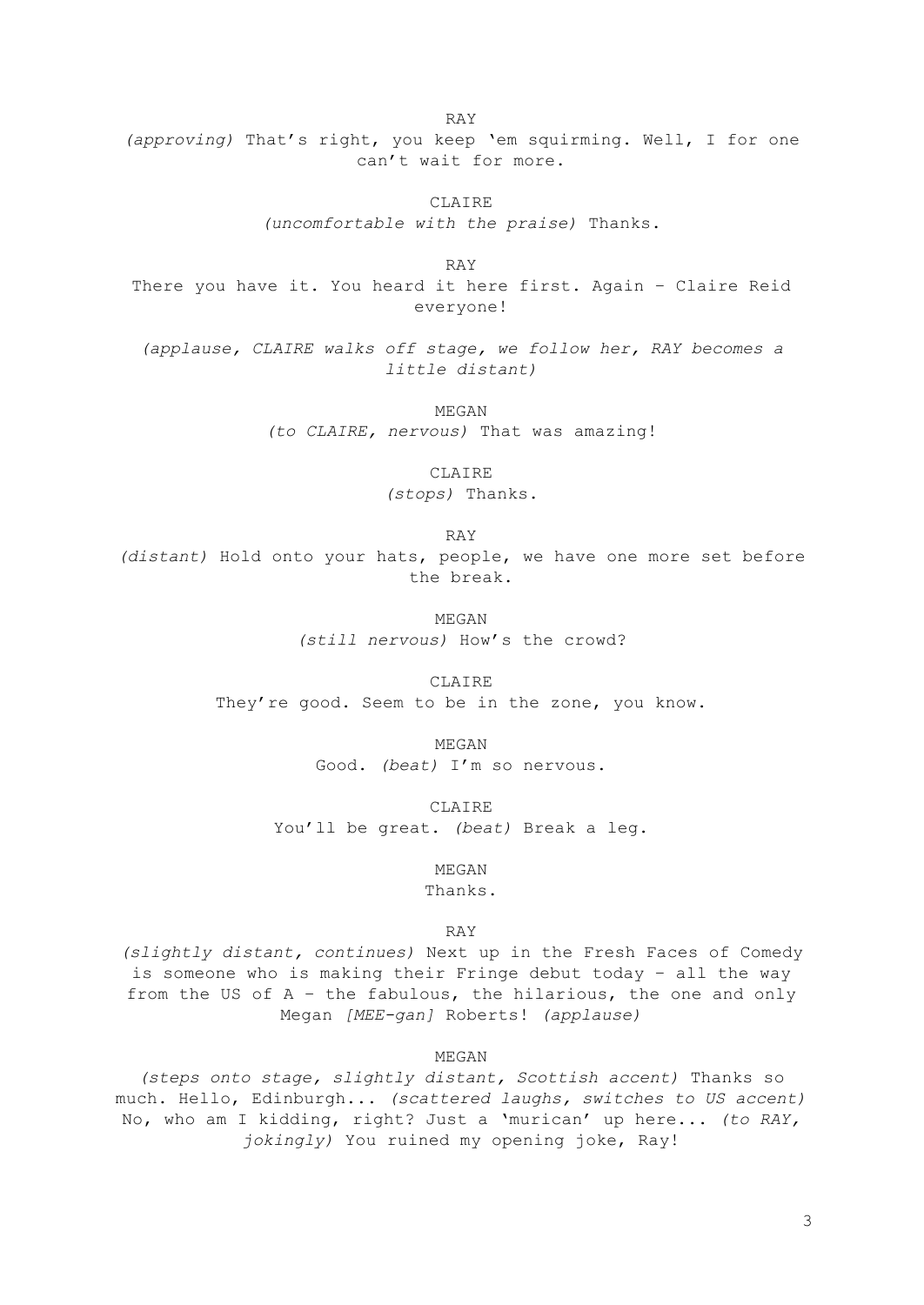#### RAY

*(yells from side of stage)* No I didn't – I made it funnier!

#### MEGAN

*(slightly distant, to RAY)* Well, for next time, thanks but no thanks! (scattered laughs) Seriously. Very happy to be here in your beautiful city. But, I have to ask, what's with all the cobble stones? Do you all enjoy twisting your ankles? *(scattered laughter)* Or is there some sort of trick? Do Scots have unusually strong tendons or something? *(some laughs)* What is it I'm not getting? Anyways. So, I flew in yesterday, and everyone was saying *(Scottish accent again)* 'Oh, you should walk around and discover the city' *(switches back to US)* And I did. *(beat)* In \*these\*. *(audience laughs)* So I *(demonstrates, exertion in voice)* walked... one... step... wobble... another step... wobble *(audience laugh)* I made it about four feet on the Royal Mile before just giving up! *(raucous laughter)* And then I had to hobble back to my hotel. Again... *(demonstrates)* one... step... wobble... another step... wobble *(audience laugh)*

*(CLAIRE laughs. MEGAN and audience fade to backgound as we follow CLAIRE further backstage. Footsteps.*)

MEGAN

*(distant)* Why did nobody tell me to bring walking shoes? I was packing for this trip and wanted to put my prettiest... shoe... forward? Something like that. Actually, come to think of it, the folks who told me to walk around the city were all Americans, *(From here overlaid with following conversation between CLAIRE and COMEDIAN 2)* not Scots. They were probably all just making fun of the new girl... *(laughter)*

COMEDIAN 2

*(as they walk past)* Hey, congrats Claire, that was a great set! *(keeps walking toward stage)*

CLAIRE

(*happy but a little rushed*) Ah, cheers! *(keeps walking toward dressing room)*

> COMEDIAN 2 *(increasingly distant)* Yeah… Good stuff…

> > MEGAN

*(very distant now)* Also, did you know there's a volcano here? \*In\* the actual city? No-one warned me about that, either... *(distant laughter)*

*(Opens door to dressing room, as it shuts stage noise disappears)*

COMEDIAN 3 Claire, how'd it go?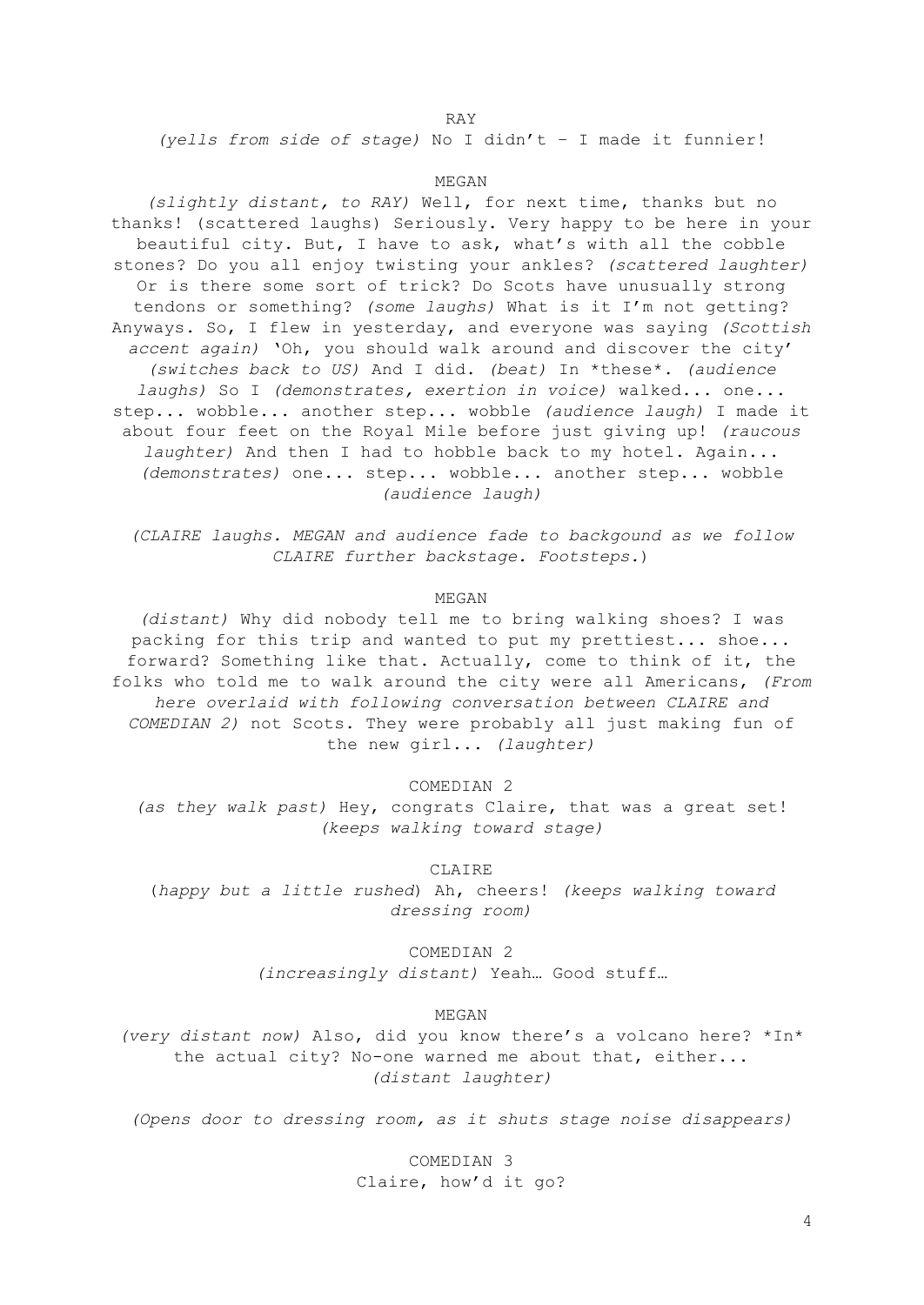CLAIRE *(grabs bag)* Good, I think!?

> COMEDIAN 3 Ah, good on you!

CLAIRE Thanks. See you later.

*(walks out of dressing room again, very distant laughter from stage again as door opens, door closes, CLAIRE walks to stage door, opens it, outside ambiance, some city sounds. NIC is waiting and rushes over)*

> NIC Oh babes you smashed it! *(quick kiss)*

CLAIRE Really? Good. I feel. It's all... I did it.

> NIC You did! And they loved it!

CLAIRE *(lets out breath)* Never been so nervous in my life.

> NIC Of course you were. It was beautiful.

CLAIRE (*smiles*) I did all right, didn't I?

N<sub>TC</sub> Sure did! Let's celebrate. Where to?

CLAIRE Wherever you like, Am far too shaky to decide.

> NIC All right, come on! *(They walk away)*

> > *(Fade out)*

## **Scene 8.2**

*(INT PUB, crowded, around 10 pm, door opens, CLAIRE and NIC enter)*

NIC

(*shouting over crowd*) Wanna find a table and I'll tackle the bar?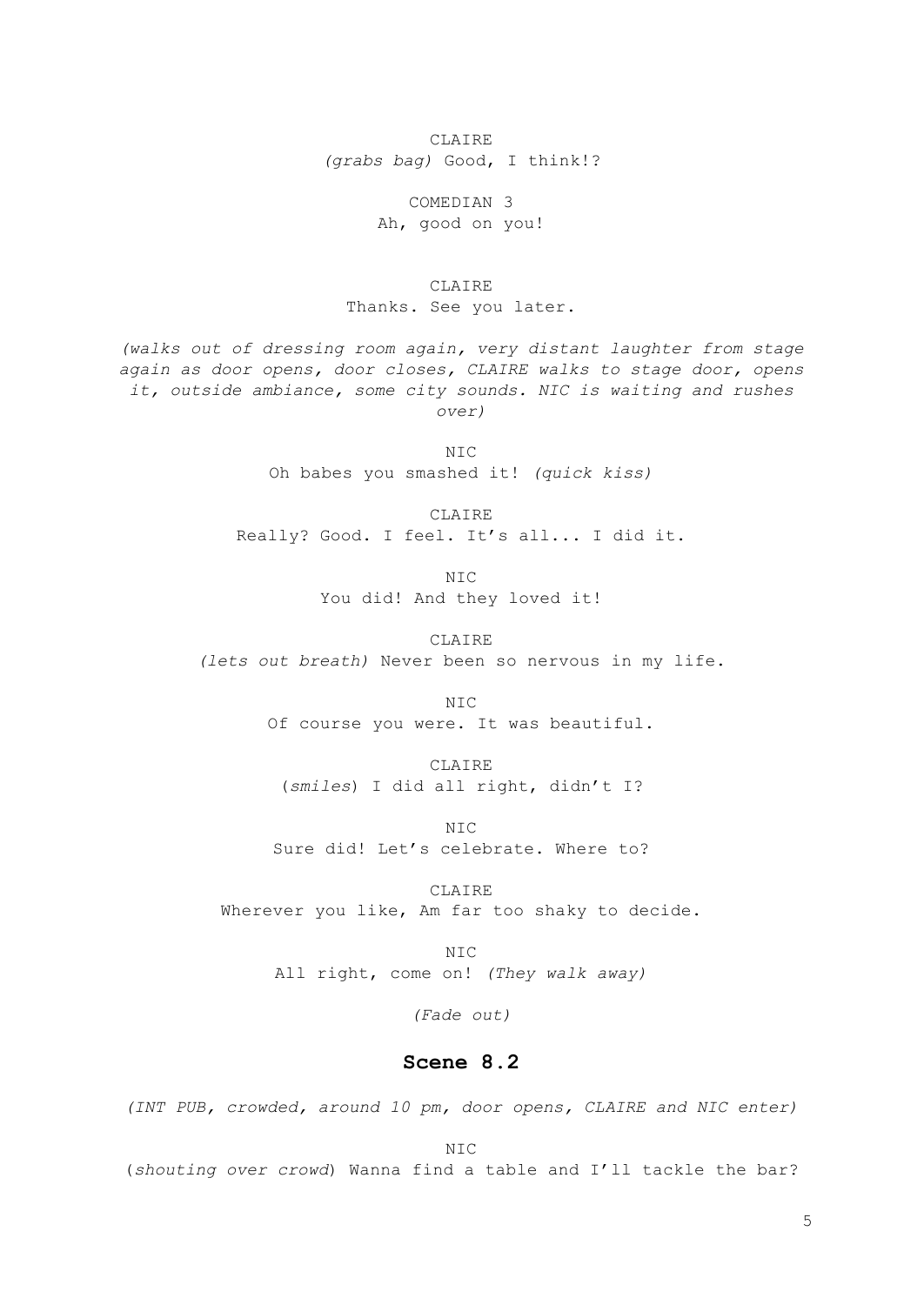### CLAIRE

(*shouting over crowd*) Sure.

*(CLAIRE makes her way through the crowd, bumps a few people along the way)*

CLAIRE

(*mutters*) Pardon me... Sorry!... Oh excuse you!... Coming through...

JESS

Oh sorry! *(beat, very surprised, shouting over crowd)* Claire!

CLAIRE (*shocked*) Jess!

JESS

(*shouting over crowd*)(*same time as CLAIRE*) Good to see y-

CLAIRE

(*shouting over crowd*)(*same time as JESS*) What are you d- (*doing here*)

JESS

(*shouting over crowd*) Came to see a colleague's play – kid show – Gruffalo's Child.

CLAIRE

(*shouting over crowd*) (*still shocked*) Yeah, heard that's good. But... you... you came from New Zealand for a play?

JESS (*laughs*) (*shouting over crowd*) No, I live here now-

> CLAIRE (*shouting over crowd*) Here?

> > JESS

(*shouting over crowd*) -or not here in Edinburgh. in London I mean. Finsbury Park.

CLAIRE

(*shouting over crowd*) Oh. I- *(someone bumps against her)* Hey! (*no response from the bump-er, annoyed, mutters*) Good thing I didn't have a drink in my hand...

JESS

(*shouting over crowd*) (*carefully*) You want to find a... quieter corner? Seems like this is a bit of a thoroughfare.

CLAIRE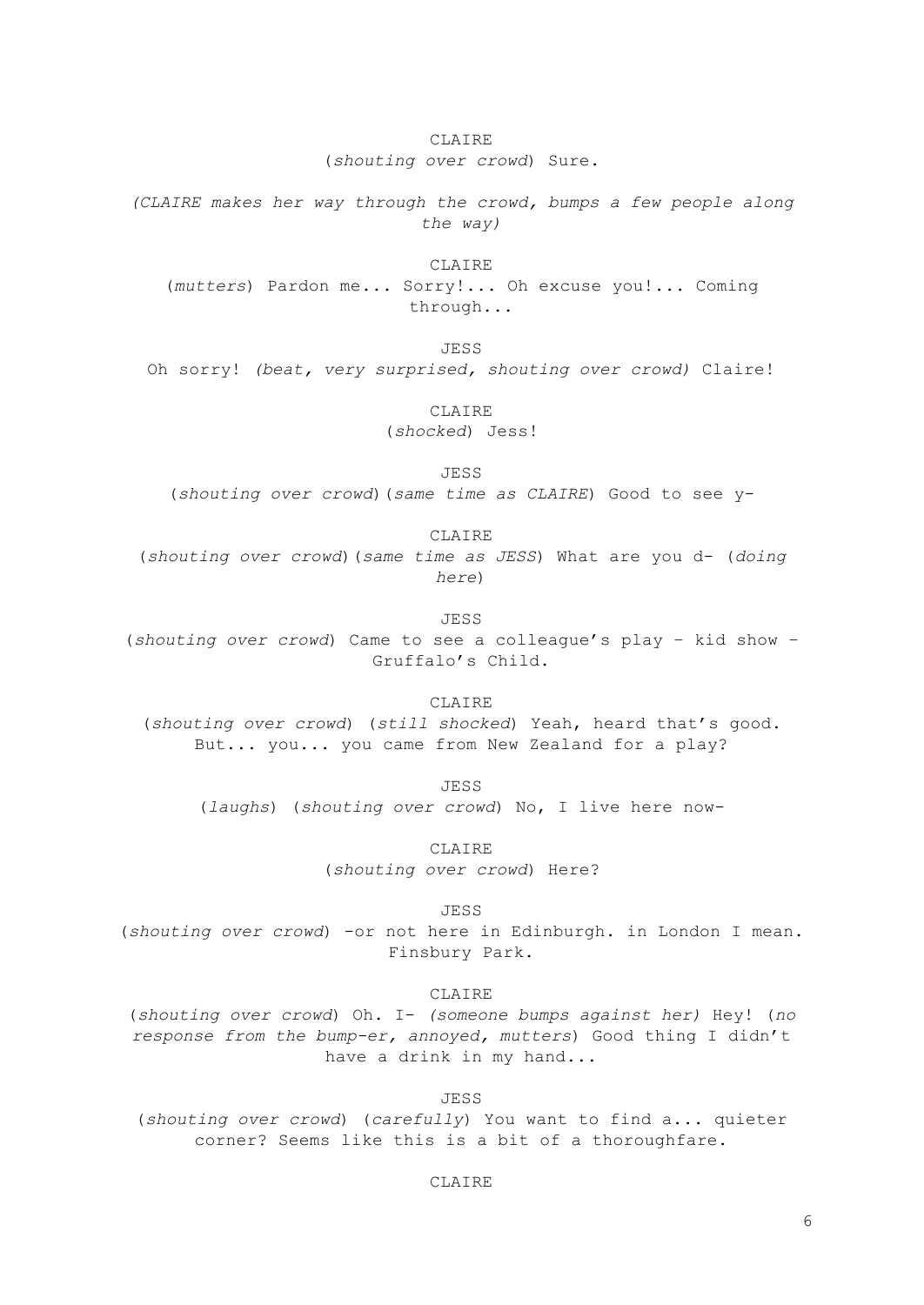(*shouting over crowd*) Sure. Um, looks like they're leaving that table over there?

JESS

(*shouting over crowd*) Great! I'll just go tell my friend. (footsteps)

CLAIRE.

Right. (*to herself as she walks away*) Jess. *(US accent)* Holy moly.

*(CLAIRE walks to the back of the pub, it's a little quieter here, sound of 2-3 people leaving while chatting a little, CLAIRE sits down, footsteps)*

JESS

*(approaches, as she sits down, places her pint on the table)* Hi. This is better.

CLAIRE

Yep. *(long pause)*

JESS

*(trying to think of something to say)* It's so nice now they banned smoking in pubs. *(sips)*

CLAIRE

Yeah. *(beat)* You always hated cigarette smoke. Remember when- *(interrupts herself, pause)*

JESS

Mm. Do you... are you performing in anything? Or just enjoying the festival?

CLAIRE

I do stand-up now.

JESS

That sounds like just the thing for you. I bet you're really good.

CLAIRE I do all right. Just did a spot at The Ivanhoe.

> JESS Tonight?

CLAIRE Yeah.

JESS That's great! Wow. I'd love to see you perform some time.

CLAIRE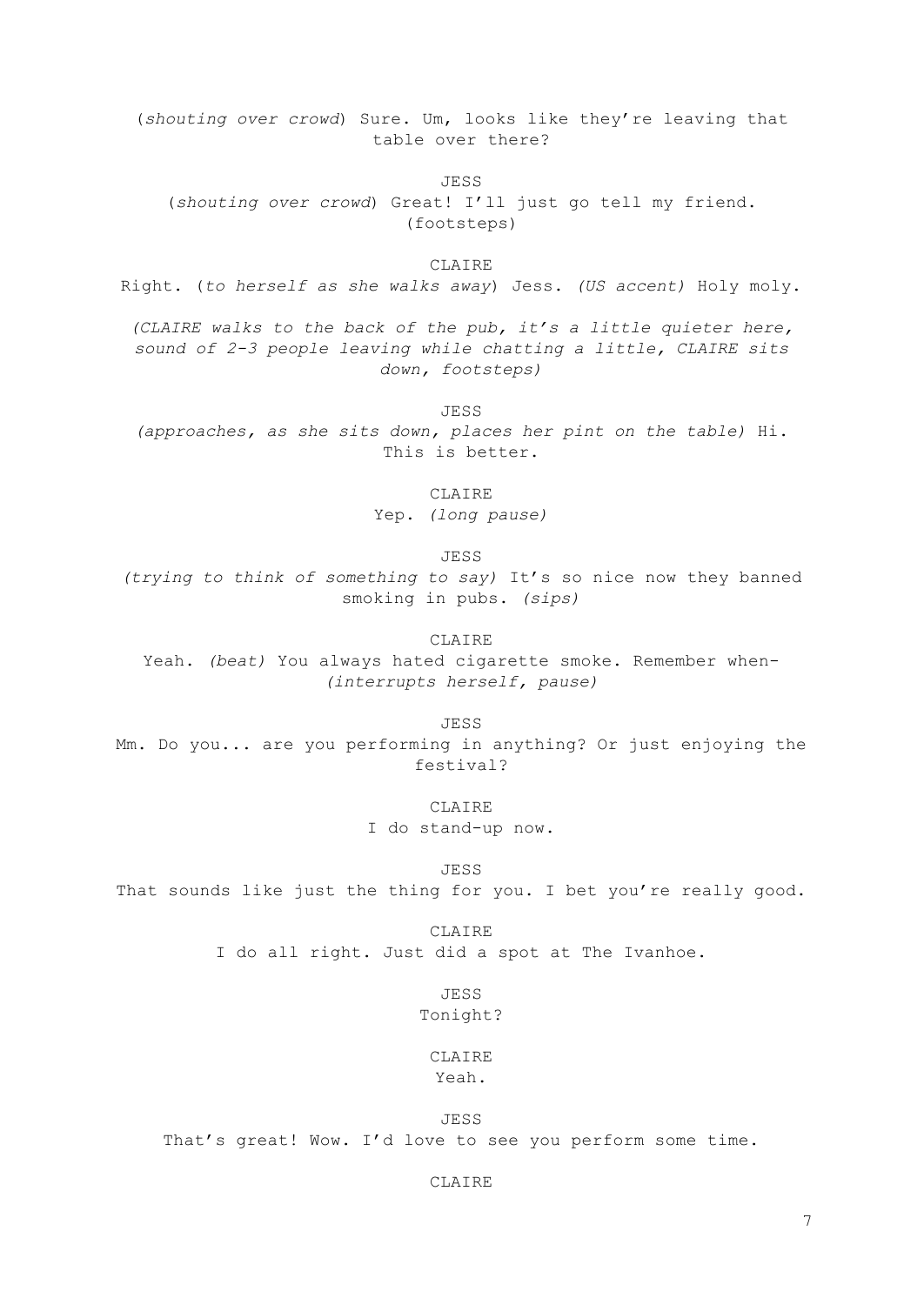Do you mean that?

JESS

(*sincerely*) Yes, I do.

#### CLAIRE

All right. (*lightly*) I'm sure that could be arranged now you're in London. I do gigs every month or so, latest was at the King's Head, which was exciting. And my improv group is doing a show in Brixton next month. Do you still have the same e-mail? I could send you some links.

JESS

Still the same. So, yeah, please. *(sips)*

CLAIRE

(*more serious*) Not sure this one would have been for you, though.

JESS

Oh. Why not?

CLAIRE

I... First time I've done a set about the, y'know. Drinking. All that shite.

JESS

Oh. Is that... I mean. Is- How is that comedy?

CLAIRE

*(small laugh)* Well, it's not funny, well, there are funny bits but... It's real. People seem to like that.

> JESS I have to see more stand-up, I think.

> > CLAIRE Yeah. Yeah. Think you do.

> > > JESS

I mostly go see plays, still. *(sips)*

CLAIRE

Practically all comedy and improv for me at this point. *(beat)* So... when did you move to London?

> JESS November last year. Moved for work.

CLAIRE And what is work these days?

JESS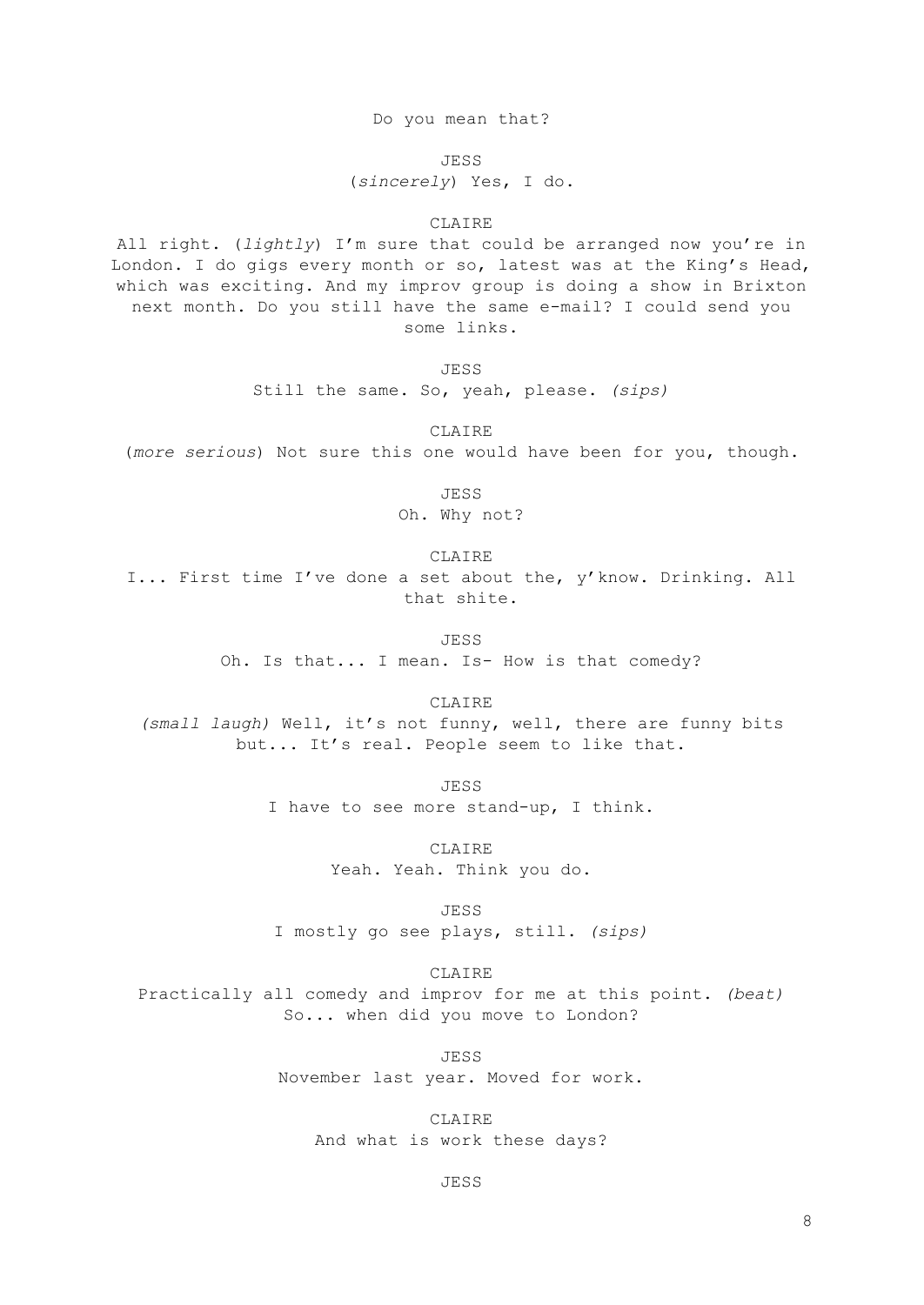I'm a freelance TV writer.

CLAIRE

Oh. Fancy. Anything I would have heard about?

JESS

Few different projects. You may have heard of Northern Lights? It's a comedy. I mostly do edits and polishing, though, not much original writing.

> CLAIRE Haven't seen it. But yeah, cool. Enjoying it?

> > JESS

Yes. Of course, still have my own writing projects brewing as well, but who knows if anyone will ever want those.

> CLAIRE Right. Well. Someday, surely.

> > JESS

Hope so.

**CLAIRE** So, you still with...

JESS (*smiles*) Rachel, Yes. We got married a few years ago.

> CLAIRE That's nice. *(beat)* Congratulations.

JESS Thank you. How about you, are you... happy?

CLAIRE *(smiles)* Yes. I am happy. *(beat)* Been with Nic for a few years now. They're great.

> JESS Good. I'm glad.

CLAIRE *(at the same time as JESS)* Listen, I-

JESS

*(at the same time as CLAIRE)* I've been wondering-

CLAIRE & JESS (at the same time) Sorry- *(BOTH laugh uncomfortably, pause)*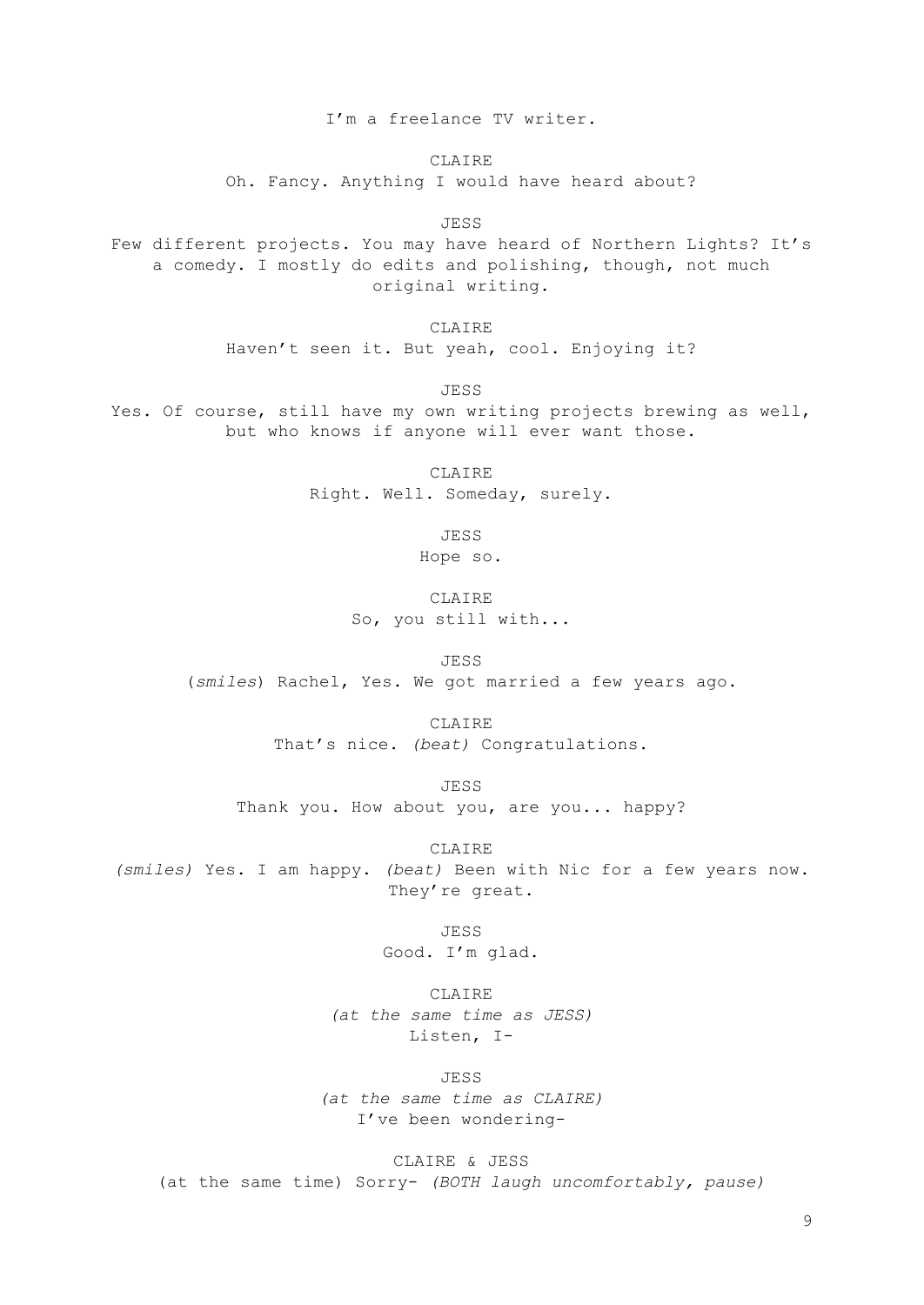When I think about us - you and I... It wasn't all bad.

CLAIRE Not 'til I ruined everything.

JESS Yeah, there was that. *(beat)* I- Were you- *(new breath, quicker)* I feel like I should have noticed. You. With the drinking, I mean.

CLAIRE Ah. Well. *(pause)* Tried very hard to make sure you didn't.

JESS

Yeah. Still-

*(NIC approaches, sets down drinks on table)*

NIC Here we are… *(friendly)* Hello, I'm Nic.

JESS *(friendly)* Great to meet you, Nic. I'm Jess.

*(NIC sits down)*

CLAIRE Nic's my partner. Jess is *(beat)* an ex.

> NIC *(interested)* Drama school Jess?

> > CLAIRE

Yep.

 $NTC$ *(to JESS)* Thought you lived on the other side of the world or something? *(sips)*

> JESS I did. But I'm in London now. Finsbury Park.

> > NIC Oh. Cool. We're in Ealing.

CLAIRE Were just talking about the good ole days when I was hiding bottles from Jess.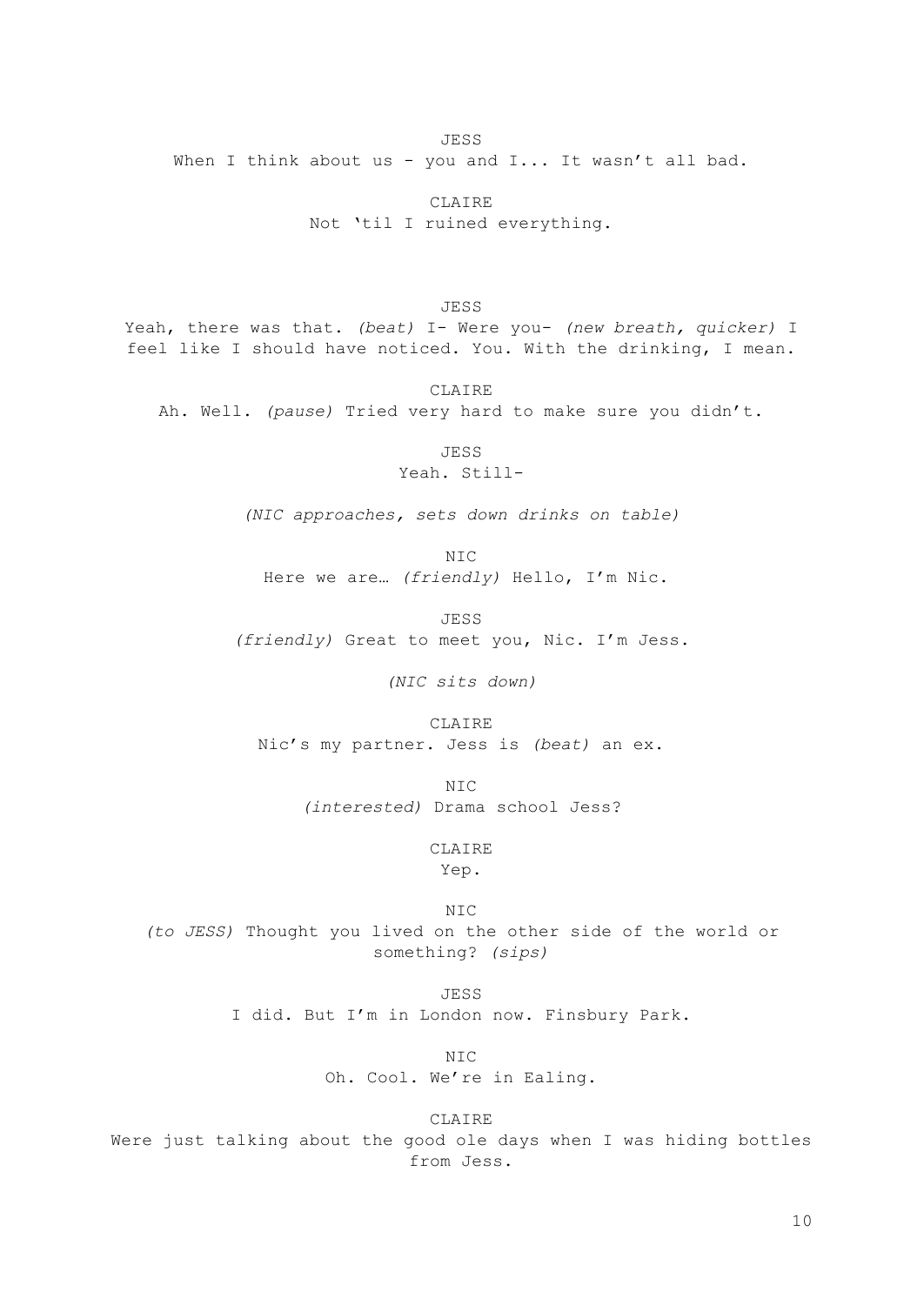$NTC$ 

*(sympathetic)* That must have been hard. For both of you.

CLAIRE

It was.

JESS

Except I didn't know about it. I'm... I'm sorry I didn't get what was going on, Claire. Too wrapped up in myself, I guess.

CLAIRE

*(shrugs)* Ah. Wasn't as bad then. Got worse later.

JESS

Right.

CLAIRE Make no mistake, I was the arse. *(brief laugh-snort)* Still am.

NIC

*(affectionately)* Well, you're \*my\* arse now. *(laughs)* \*That\* came out wrong.

*(ALL laugh)*

JESS So, how did you two meet?

 $NTC$ Claire volunteered for Switchboard. I work there.

CLAIRE

We would have probably met through stand-up anyway, at some point. Nic is a brilliant comic. *(sips)*

NIC Did Claire tell you about her set today? She smashed it.

JESS

She did. Sounds amazing.

CLAIRE

Well, tomorrow it's my turn to be the supportive partner. Nic's doing a show at the Outhouse.

JESS

I'd love to see that!

**CLAIRE** You should. They are killing it. It's all about-

JESS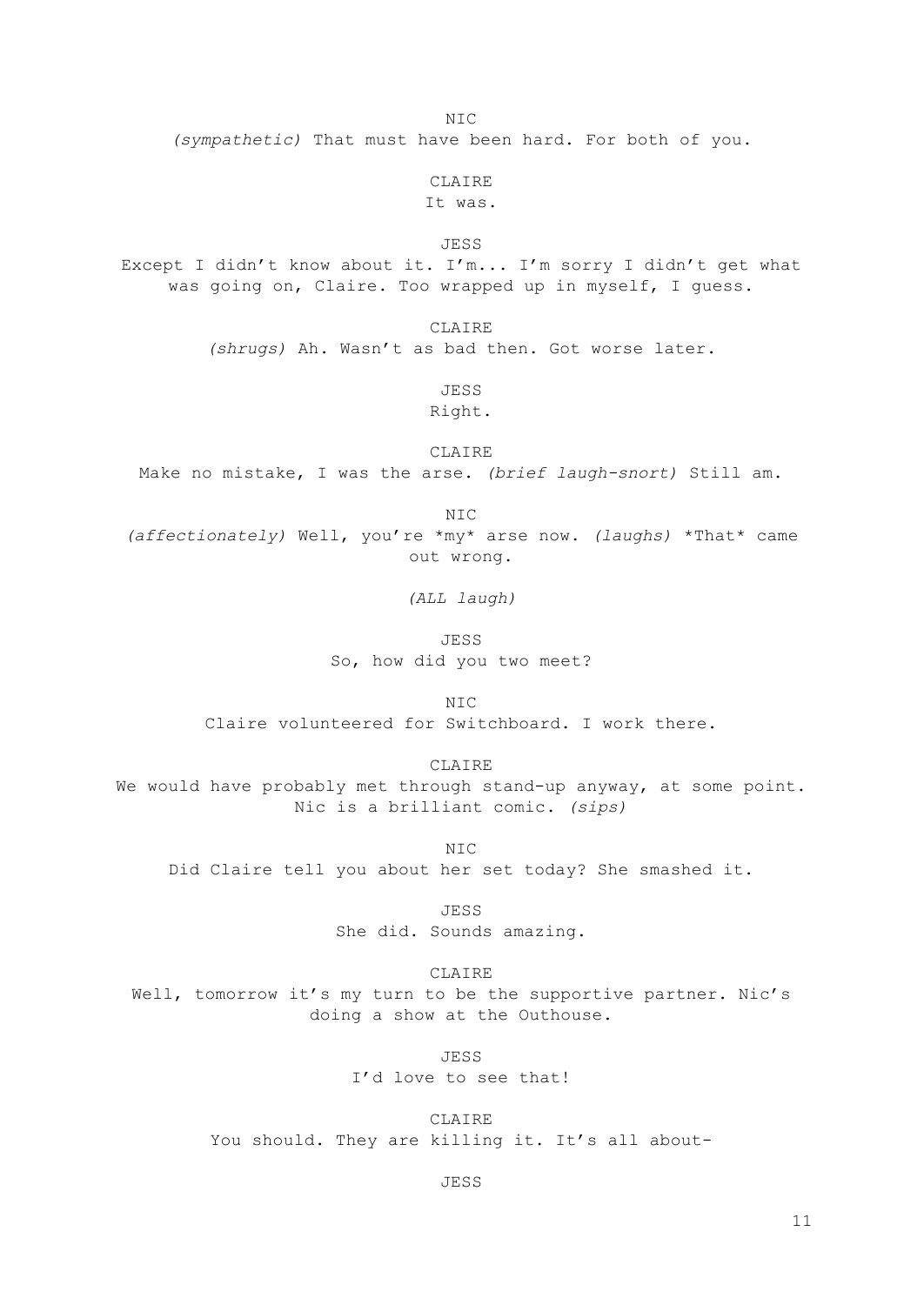*(interrupts)* Damn - I forgot - I'm going home tomorrow afternoon. But maybe some other time? In London I mean?

NIC

Sure.

JESS

Break a leg tomorrow, Nic. I should probably get back to my friend. *(gets up)* Good to see you are doing well, Claire.

CLAIRE

You mean that?

JESS

Yes. Really good.

CLAIRE

Thanks. You too. *(beat)* You ever see any of the others? Emma, or Kat? Shirin?

JESS

I do. Emma's in Cardiff these days, and Shirin's still in New York. Saw them both earlier this summer. Kat – she goes by Ina now – lives in LA but seems she's always off somewhere else, so I try to catch her when she flies through London.

#### CLAIRE

*(slightly sad)* I lost touch. Except with Lee, I still see him sometimes. But *(beat)* Ina is some kind of film actor, right? I saw her in... What was that film with the really old orange aliens?

*(NIC laughs a little)*

JESS

*(small laugh)* Sedition.

CLAIRE

*(wry smile)* My one claim to fame I suppose – I knew her way back when...

JESS

*(small laugh)* She always has loads of stories from various film sets... Fun to hear about but not \*quite\* as glamourous as you may think. Want me to say hi?

CLAIRE

Sure. Say hello to all of 'em.

JESS All right. And say hi to Lee for me?

CLAIRE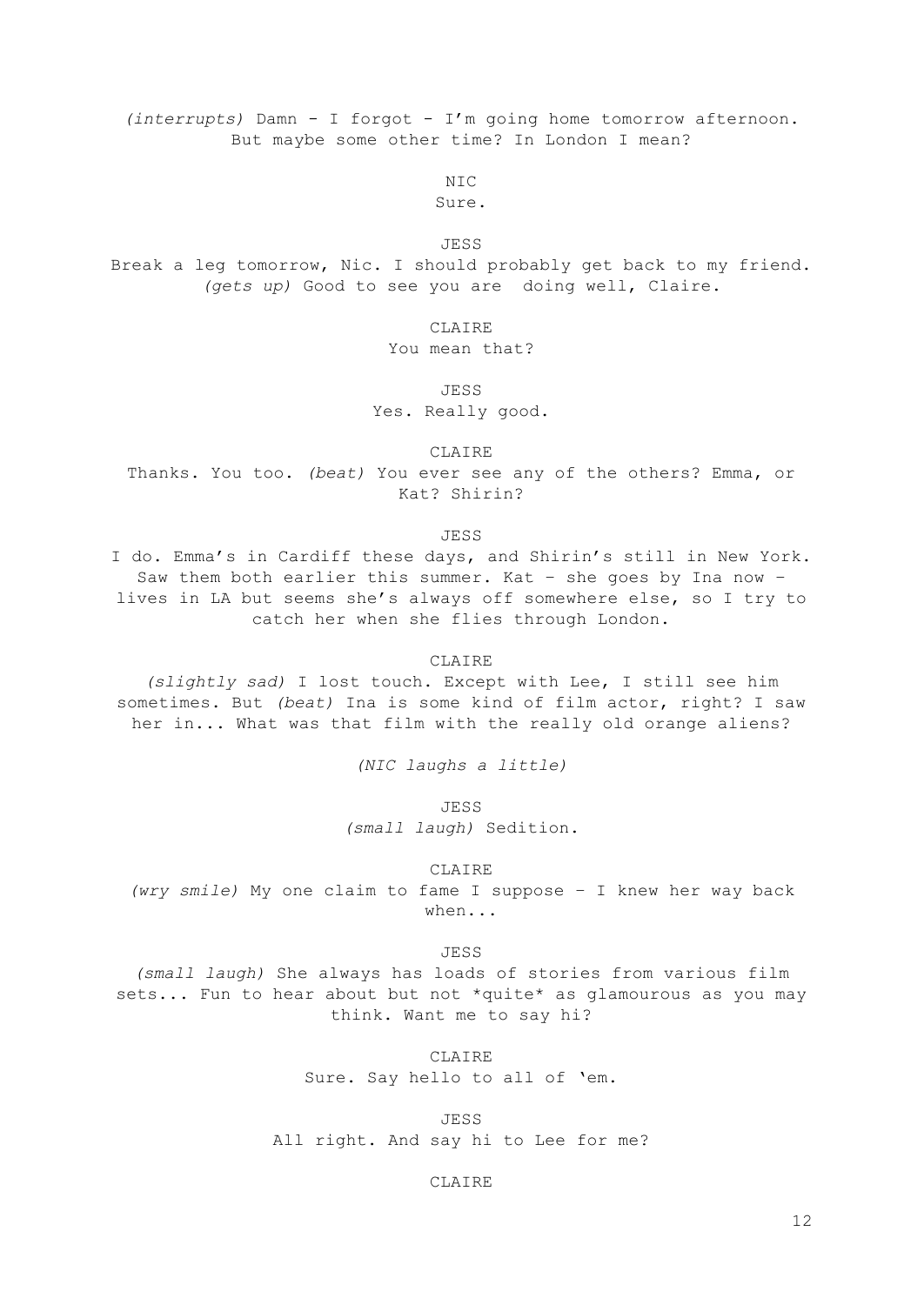Will do. Take care Jess.

JESS

I will. It was great meeting you, Nic.

NIC

Likewise.

JESS All right. Really off now. Bye you two.

## CLAIRE & NIC Bye!

*(JESS walks away, CLAIRE lets out a breath she didn't know she was holding)*

NIC So… So hang on – did I get this right – you know Ina Fischer?

> CLAIRE I do. Or I did. Flatmates for a while.

> > NIC And you didn't tell me. Why?

CLAIRE Never came up. More important things from that time to tell you about.

NIC Yeah. Fair enough. But if \*I\* had been flatmates with a celebrity, I would have told the whole world.

> CLAIRE *(laughs)* That's where we differ I suppose.

> > NIC

It was nice meeting her. But a little unreal too – always odd to meet folks you've only heard about.

> CLAIRE Yeah - it's like they're not quite real, right?

> > NIC

Exactly. But I am glad to have met her. Have I met all your important exes now?

> CLAIRE *(thinks)* I think you have.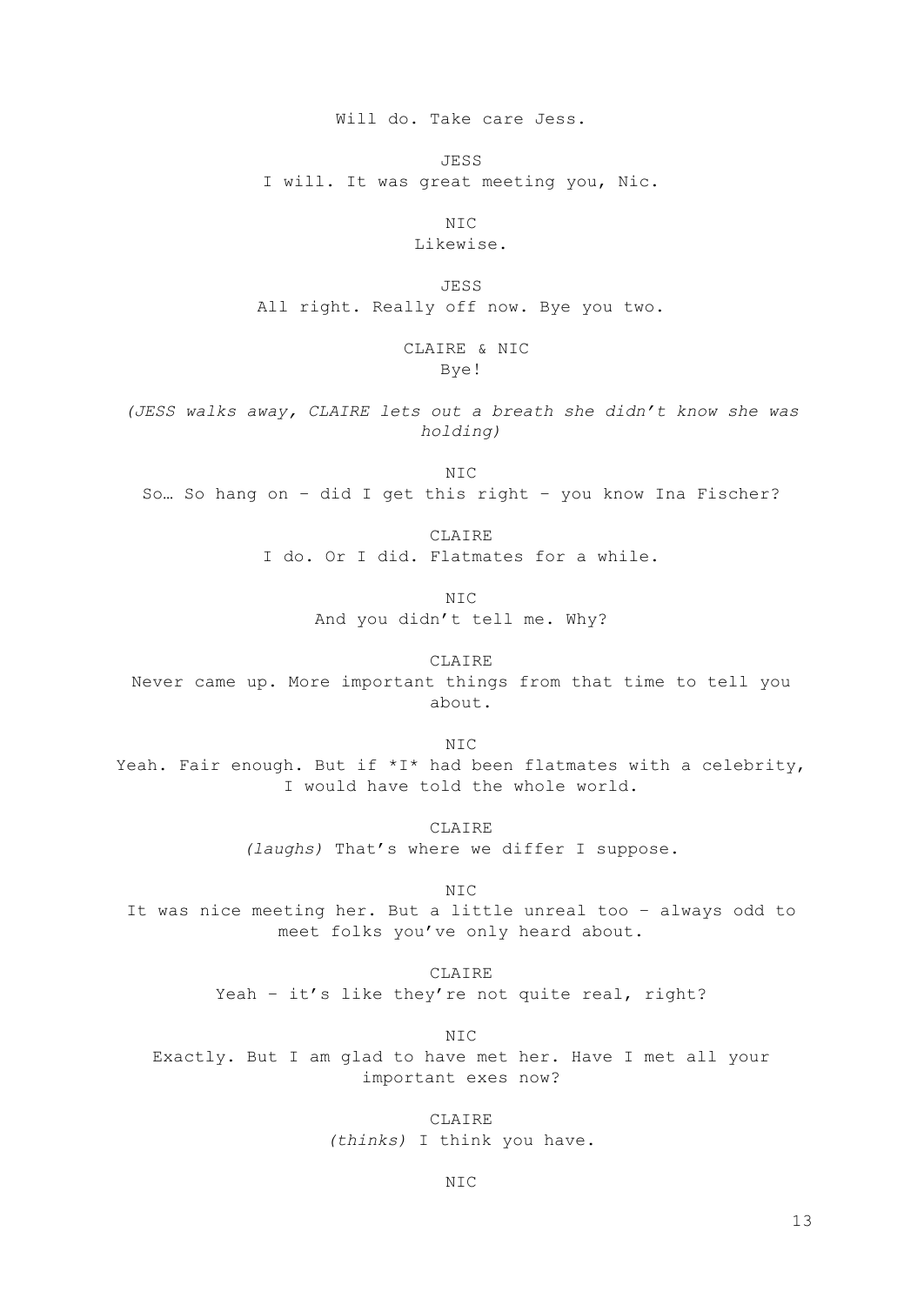Good. No skeletons left?

CLAIRE *(smiles)* No. You know all about my skeletons. Every single bone.

NIC *(smiles)* And you know all of mine. *(small laugh)* We're perfect together!

CLAIRE *(suddenly serious)* I think we are. I'm lucky you put up with me.

NIC

*(laughs)* You are! *(more serious)* As am I. *(quick kiss)* Refill on that lemonade?

> CLAIRE My turn this time. *(gets up)* Usual?

> > NIC

*(smiles)* Thanks. *(footsteps start)*

*(Fade out)*

## **Scene 8.3**

*(EXT city street, late evening, CLAIRE and NIC are walking out of the pub, door closes behind them, they start walking at leisurely pace)*

> CLAIRE *(breathes in)* Ah... Bit stuffy in there.

> > NIC *(breathes in)* This is nice.

> > > CLAIRE

Long day.

NIC Definitely. Tomorrow will be even longer.

> **CLAIRE** Nervous?

NIC No. I should be, right?

CLAIRE

Not necessarily. You have everything prepped.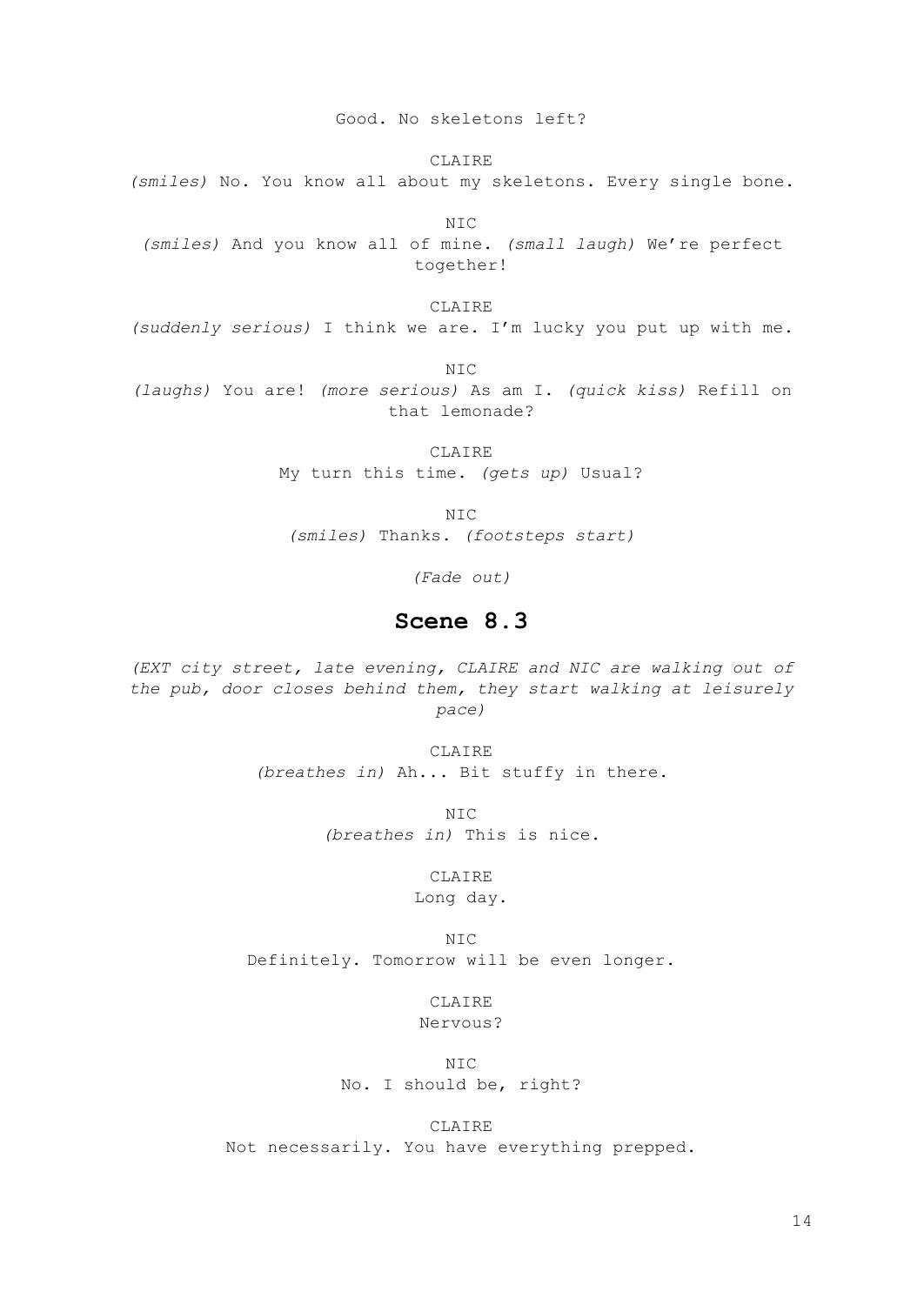$NTC$ 

Yeah. Yeah. I'm excited.

CLAIRE Good! *(stumbles, exclaims)* Ah!

N<sub>TC</sub> *(steadies CLAIRE)* You all right?

> CLAIRE Yeah. Bloody cobbles.

> > NIC

*(small laugh)* So. I was thinking. Next year, we should- we should do a show together.

CLAIRE

Think anyone would book us?

NIC

If we have a good enough concept. *(wry smile)* And if I am as much of a hit tomorrow as you were today.

**CLAIRE** 

Oh, you will be. I've helped you rehearse, remember?

NIC

How could I forget? Hours upon hours... But that's what I mean. We always run all our material by each other, and rehearse, and give each other notes. If we were doing something together, that would all be part of the same thing.

CLAIRE

Good point. Right, so what should it be about?

NIC Let's brainstorm right now. All right. We should go for the hard stuff, right?

> CLAIRE *(lightly)* Yep. Trauma. Abuse. *(funny voice)* Alcoholism.

> > NIC

*(lightly)* Gender dysphoria, bullying, homophobia. All right, what else?

CLAIRE

*(lightly)* Loss, depression, violence, did I say trauma?

NIC

*(smiles)* You did! Barrel o' laughs, this one!